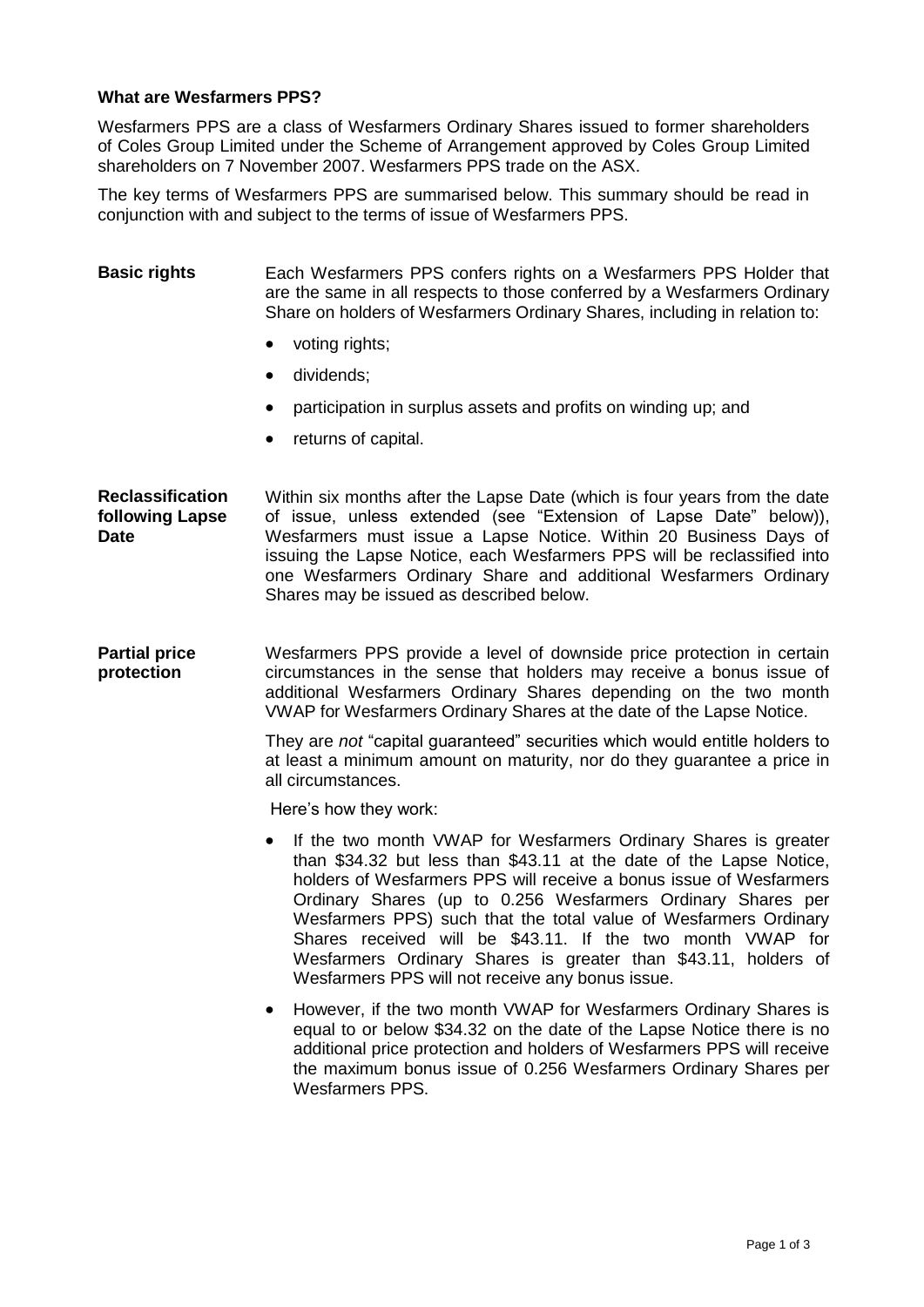The following examples illustrate this effect. If the two month VWAP for Wesfarmers Ordinary Shares at the date of the Lapse Notice is:

- \$46.00, your Wesfarmers PPS will reclassify into one Wesfarmers Ordinary Share per Wesfarmers PPS and you will not receive any additional Wesfarmers Ordinary Shares;
- \$43.11, your Wesfarmers PPS will reclassify into one Wesfarmers Ordinary Share per Wesfarmers PPS and you will not receive any additional Wesfarmers Ordinary Shares;
- \$40.00, your Wesfarmers PPS will reclassify into one Wesfarmers Ordinary Share per Wesfarmers PPS and you will receive an additional 0.0778 Wesfarmers Ordinary Share per Wesfarmers PPS;
- \$34.32, your Wesfarmers PPS will reclassify into one Wesfarmers Ordinary Share per Wesfarmers PPS and you will receive an additional 0.256 Wesfarmers Ordinary Share per Wesfarmers PPS; and
- \$30.00, your Wesfarmers PPS will reclassify into one Wesfarmers Ordinary Share per Wesfarmers PPS and you will receive an additional 0.256 Wesfarmers Ordinary Share per Wesfarmers PPS.
- **Dilutive effect** If Wesfarmers PPS are reclassified for holders of Wesfarmers PPS on a basis of greater than one Wesfarmers Ordinary Share for each Wesfarmers PPS, this will dilute the EPS attributable to all Wesfarmers Ordinary Shares and may impact the value of Wesfarmers Ordinary Shares.

In the event that additional shares are issued in respect of Wesfarmers PPS, the total number of additional shares to be issued will be up to approximately 38.5 million Wesfarmers Ordinary Shares.

To the extent that holders of Wesfarmers PPS exercise their entitlement to reclassify their Wesfarmers PPS in advance of the Lapse Date, the number of additional Wesfarmers Ordinary Shares to be issued will be reduced.

**Extension of Lapse Date** If the S&P/ASX 200 Industrials Index averages less than 6,500 for the two months immediately prior to the Lapse Date, Wesfarmers can extend the Lapse Date by 12 months. Wesfarmers can extend the Lapse Date on each of the next three anniversaries (for 12 months each time) if the index averages below 6,500 for the two month period immediately prior to each anniversary so that the Lapse Date can be up to a maximum of eight years from the date of issue. For the avoidance of doubt, the S&P/ASX 200 Industrials Index is ASX Code XNJ.